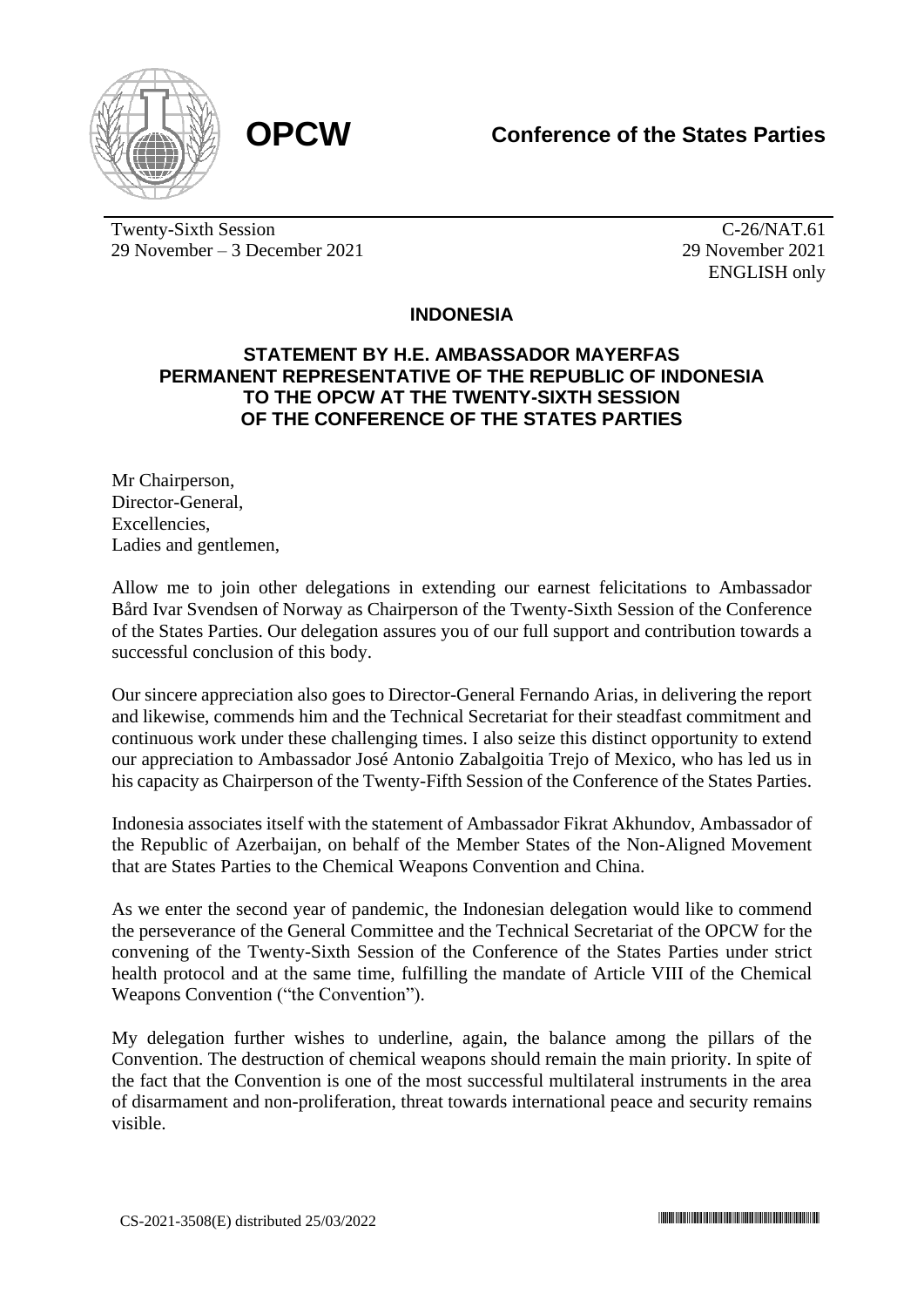C-26/NAT.61 page 2

Indonesia condemns, in the strongest possible terms, the use of chemical weapons, or the use of toxic chemicals as weapons, by anyone, anywhere, under any circumstances or for whatever reasons. It is imperative to continue and enhance appropriate and credible responses as well as cooperation by the OPCW and its States Parties.

Indonesia believes that the mere assurance for this world to be free from chemical weapons is not only further enlargement of membership towards universality, but it reminds us of the importance that the destruction of all categories of chemical weapons under strict verification should continue to be accorded top priority. It also reminds us that further efforts could be undertaken by other possessor States Parties to the Convention to achieve their complete destruction in the most practicable way possible under verification by the OPCW.

Indonesia took note of the near completion status of the declared prohibitive scheduled chemicals under the Convention. We firmly believe that the shared interest of all States Parties and strict verification mechanism by the OPCW are essential in achieving the final objective of the Convention. Indonesia urges the remaining possessor States to fulfil their obligation in destroying the remaining declared scheduled chemicals as well as the abandoned chemical weapons (ACWs) before the agreed deadlines.

The effective verification is a necessity for attaining non-proliferation and confidence building. While we took note that the effectiveness of the Convention as being the sole disarmament and non-proliferation regime with the highest rate of weapons of mass destruction (WMD) destruction progress which contributes to the maintenance of peace and security, Indonesia calls for the credible continuation of the success as the role model for other disarmament and non-proliferation of WMD regimes.

Indonesia reiterates its firm commitment on the achievement of complete disarmament, including the prohibition and elimination of all chemical weapons in line with the Convention and welcomes the resumption of the OPCW inspection activities, under the Article VI of the Convention. Our delegations call for the Technical Secretariat to continue its verification and inspection mandates without compromising its credibility even in the midst of limited mobility in view of the pandemic.

Further, Indonesia strongly believes that strengthening international cooperation and assistance as well as peaceful uses of chemistry, are among the foremost elements of the Convention and essential features for attaining non-proliferation and confidence building.

Indonesia stands ready to continue working with the Technical Secretariat and other States Parties to enhance regional capacities as well as programmes in the implementation of the Convention, including agreed measures in strengthening the implementation of Article XI on Economic and Technological Activities. Along this line, Indonesia also highly commends the approaches taken by the Technical Secretariat in continuing its capacity building programmes virtually given the height of the pandemic.

My delegation believes that the success of promoting chemical safety and security should also depend on the support of other stakeholders. Within this purview, Indonesia calls for an increase of engagement with the chemical industries to promote global chemical trade and to strengthen the mechanism for consultation and cooperation in closing down technological gaps among States Parties.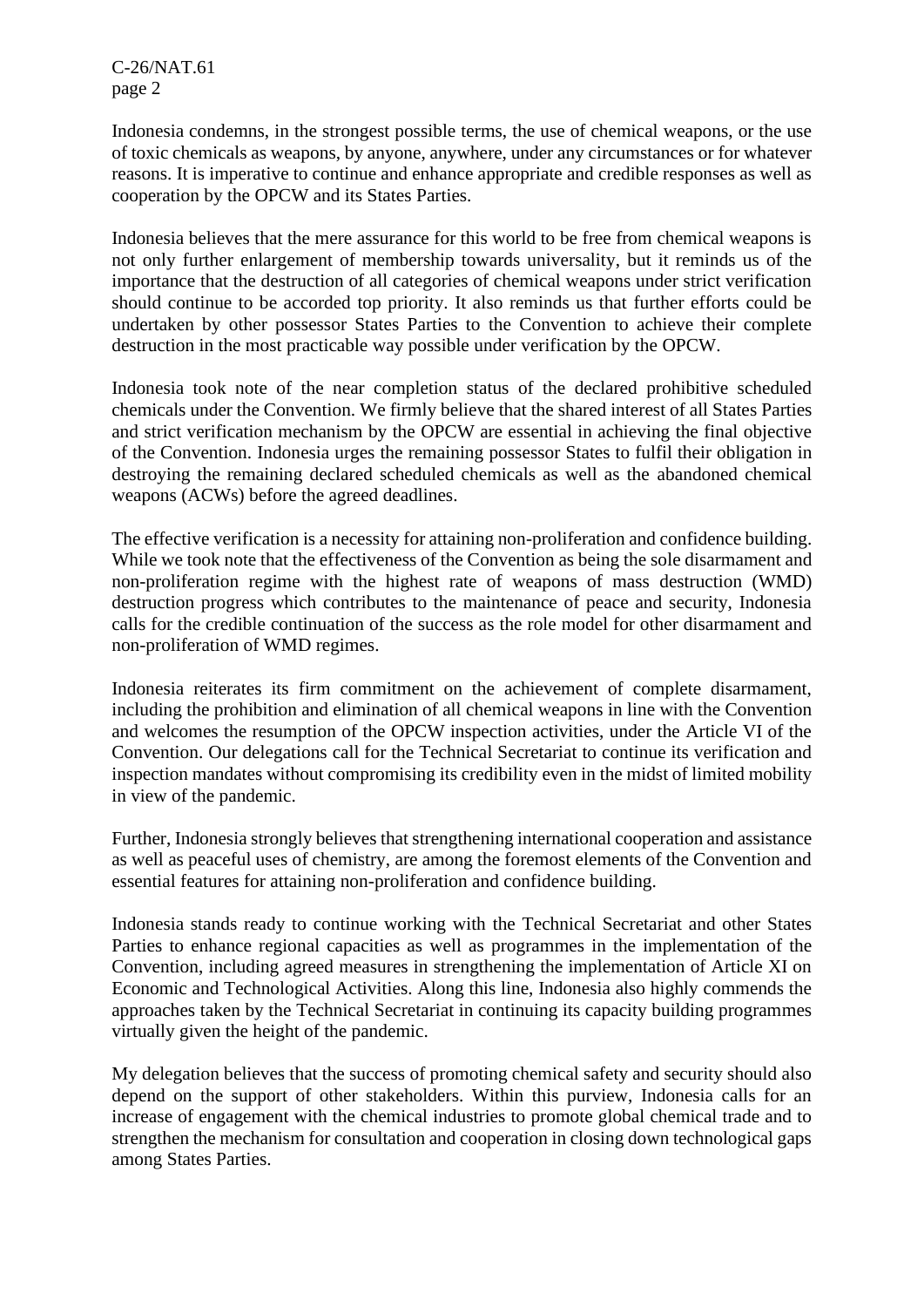Mr Chairperson, much of the deliberations and concerns address the issue of the Syrian Arab Republic and my delegation has taken note on the efforts and progress made on the elimination and destruction of chemical weapons in Syria. Indonesia underscores the importance of continuous cooperation between the OPCW and the Syrian Arab Republic and the use of good faith and constructive dialogue to resolve all outstanding issues.

Indonesia took note of the two reports of the Investigation and Identification Team (IIT) on the alleged chemical incidents in Ltamenah on 24 and 30 March 2017 and in Saraqib on 4 February 2018. Whilst noting IIT being mandated as a non-judicial investigative body, compliance issues should be settled under the relevant policy-making organs in the OPCW based on the Convention. Further, Indonesia reiterates its views that fact-finding activities and questions of compliance should be conducted in an impartial, factual manner and free from any kind of politicisation by appropriate measures according to the Convention.

In this regard, my delegation urges this body to support the constructive consultation process between the Syrian Arab Republic and the Declaration Assessment Team (DAT) in addressing the verification issues without delay.

We applaud Director-General Fernando Arias for his leadership, and his able staff for their keen sense of integrity and professionalism and for their perseverance in their mission which should be commended. Indonesia joins other distinguished delegations in supporting the draft decision for the renewal of appointment of the current Director-General H.E. Mr Fernando Arias.

On the OPCW Draft Programme and Budget for 2022-2023, Indonesia welcomes the biennial format to ensure that the work of the Technical Secretariat contributes to the achievement of defined results and optimise the use of resources. In line with this, Indonesia took note that the OPCW has departed from the zero-nominal growth, due to the inflation and United Nations Scale of Assessment, per 31 December 2021.

In light of this development, my delegation is of the view that the Technical Secretariat could enhance its strategy in anticipating and adapting to the new business process against the COVID-19 pandemic; such strategies as efforts to implement the pillars of the Convention in a balanced and non-discriminatory manner. In this regard, Indonesia supports the continuing initiatives of the OPCW in the cybersecurity capacity in ensuring the safety of digitalised business process under the current pandemic situation, as well as in the enhancement of knowledge management.

While we draw the attention for an increase of geographical representation at the Technical Secretariat, we concurrently commend the OPCW for its continued efforts in promoting gender parity at the professional/technical level and also encourage that the application of equitable geographical representation could be achieved as well. We would like to see an increase in the geographical representation of the staffs of the Technical Secretariat as mandated under the Article VIII paragraph 44, particularly for talents from developing countries to gain wider exposure in the field of their expertise.

It is our belief that the full implementation of the Convention can only be attained when all relevant stakeholders, including the civil society, have the understanding on the objective and purpose of the Convention. Civil society serves as our valuable partners as we step forward and share a common ideal to invest in a shared future.